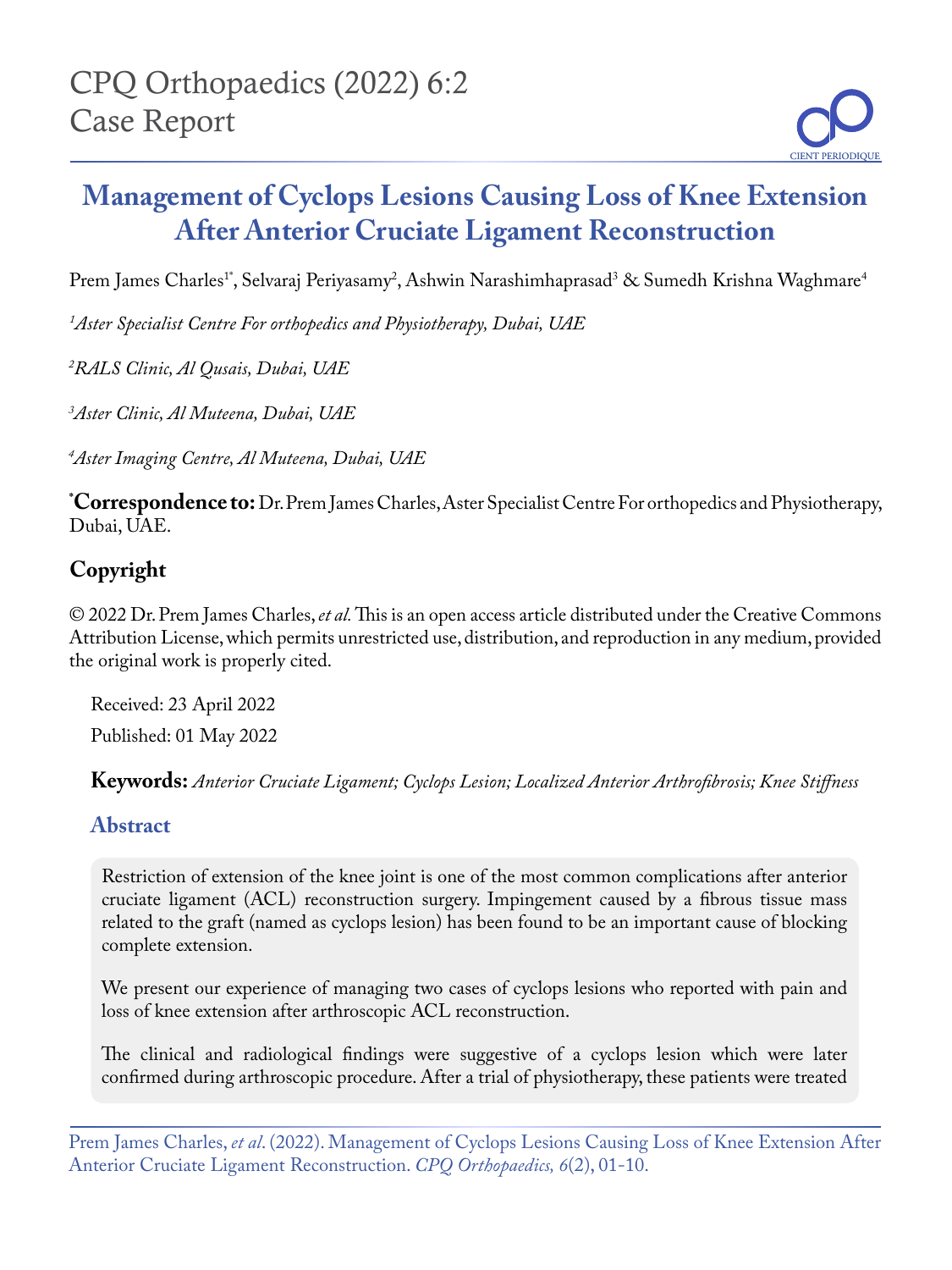arthroscopically with shaving, radiofrequency ablation and removal of obstructing nodules which were present near the tibial insertion of ACL graft. Post-operatively, pain subsided and full range of motion was restored.

#### **Introduction**

The ACL reconstruction (ACLR) is the most commonly performed arthroscopic knee surgery. Restriction in range of motion (ROM) of knee is one of the most frequent and challenging post-operative complications knee surgery. Impingement of the graft and development of cyclops lesions are the two major causes found to be mechanically blocking the motion [1].

Cyclops lesion (also known as localized anterior arthrofibrosis) is a localized fibrotic nodule developing anterior to the ACL graft at its tibial insertion [2]. This is a mass made of fibrocartilaginous tissue with leash of overlying blood vessels giving an appearance of eye of the cyclops. (1) The size of the nodule may vary from 3 X 5mm to 8 X 12mm [3].

Though primarily recognized as a complication of ACLRs, cyclops lesions can develop in ACL tears without history of reconstruction [4]. and in bicruciate sparing total knee arthroplasty (TKA) [5]. Among the ACLRs, this complication has been reported with different type of grafts including BPTB, hamstrings and fascia lata and single as well as double-bundle reconstruction [6].

Majority of lesions are asymptomatic and are found accidentally during routine post-operative MRI imaging. Clinically, the typical presenting symptoms are 1. Loss of full extension of knee, and 2. Palpable (sometimes audible) clunk at the terminal range of extension. Prior history of ACL injury or ACL surgery can be elicited. When a cyclops lesion presents with pain and extension deficit, the condition is named as cyclops syndrome [7].

MRI shows anteriorly convex soft tissue mass with low to intermediate signal intensity on T1, T2 and proton density images [8]. Normally, arthroscopic inspection confirms the diagnosis where it is visible as head-like appearance with a focal area of discoloration resembling an eye.

While majority of cyclops lesions are managed conservatively, the management of cyclops syndrome necessitates arthroscopic resection followed by physical rehabilitation therapy in order to regain normal knee movement [9].

#### **Cases Details**

Our first patient is a 27 year-old male who had undergone ACL reconstruction 6 months back. He presented with pain and stiffness of the left knee for the last 4 weeks duration. Clinical examination demonstrated active and passive ROM of 30 -110 degrees. There was no significant ligament laxity. He was started with a 2-weeks course of physiotherapy focusing on knee extension. As this could not bring about the intended result, MRI scan was taken evaluate the cause for stiffness. A soft tissue mass lesion (Fig.1) measuring

Prem James Charles, *et al*. (2022). Management of Cyclops Lesions Causing Loss of Knee Extension After Anterior Cruciate Ligament Reconstruction. *CPQ Orthopaedics, 6*(2), 01-10.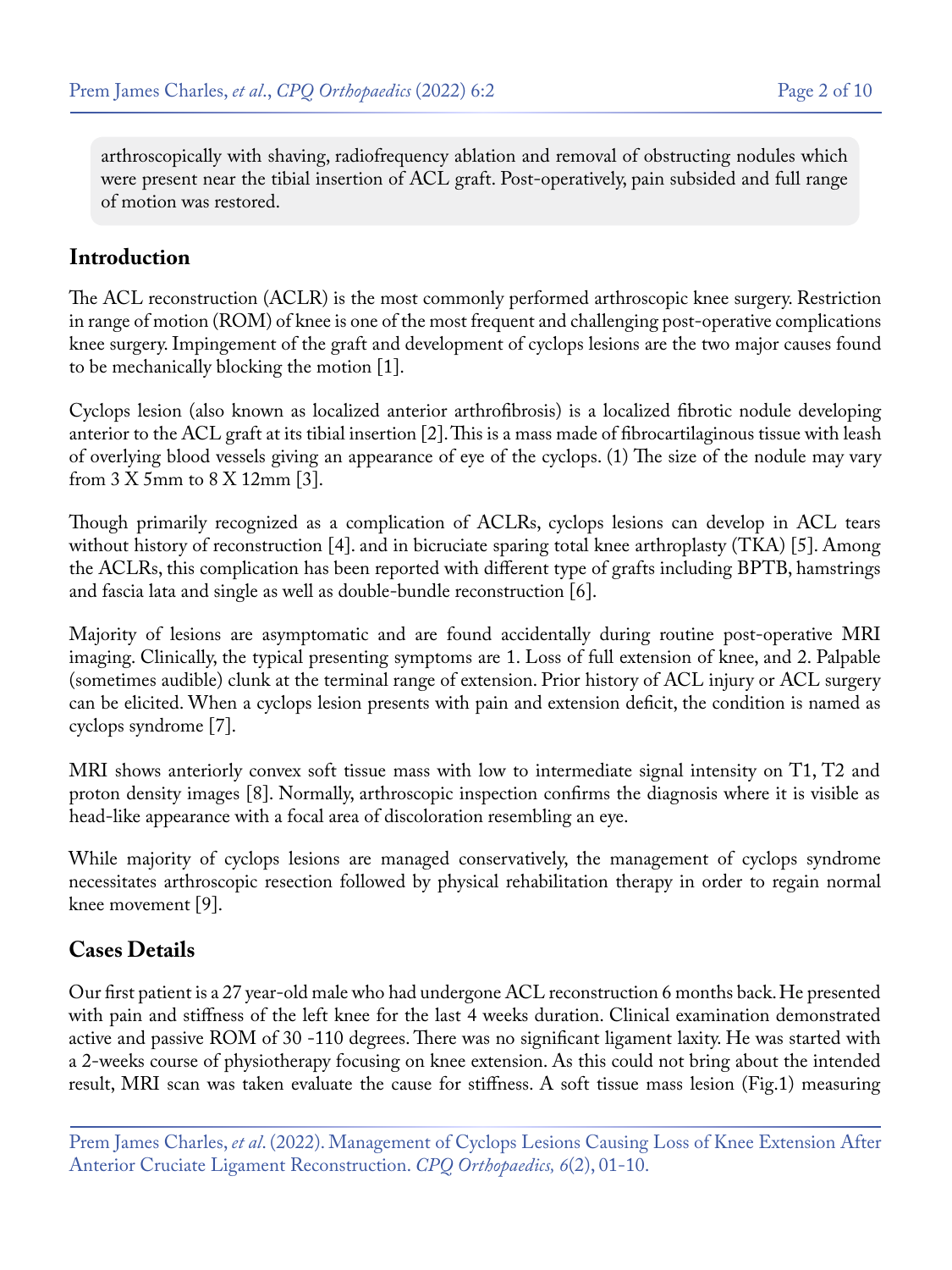approximately 36 x 24 x 26mm in AP x TRAN x LONG dimensions was seen in the anterior aspect of intercondylar notch anterior to the reconstructed ACL. The lesion displayed heterogeneous signal intensity appearing heterogeneously hyperintense on PD FAT SAT and predominantly hypointense on PD and isointense on T1 sequences.



*Figure 1: Sagital (A) PD-FS; (B) proton-density and (C) axial PD-FS, (D) coronal PD-FS images of the knee show a large well-defined mass (arrows, star) in the intercondylar notch, localized anterior to the anterior cruciate ligament graft and tibial tunnel. The nodule is convex anteriorly, showing intermediate signal in PD-FS, low signal in PD sequences.*

After discussion with the patient, arthroscopic excision was performed. During arthroscopy (Fig. 2), a large smooth fibrous nodule was found and mechanically obstructing the movement of knee. Other structures such as the menisci, cartilage and the reconstructed graft all appeared normal. No loose bodies were found. The nodule was excised. On follow-up after 4 weeks, he showed full extension of the knee joint.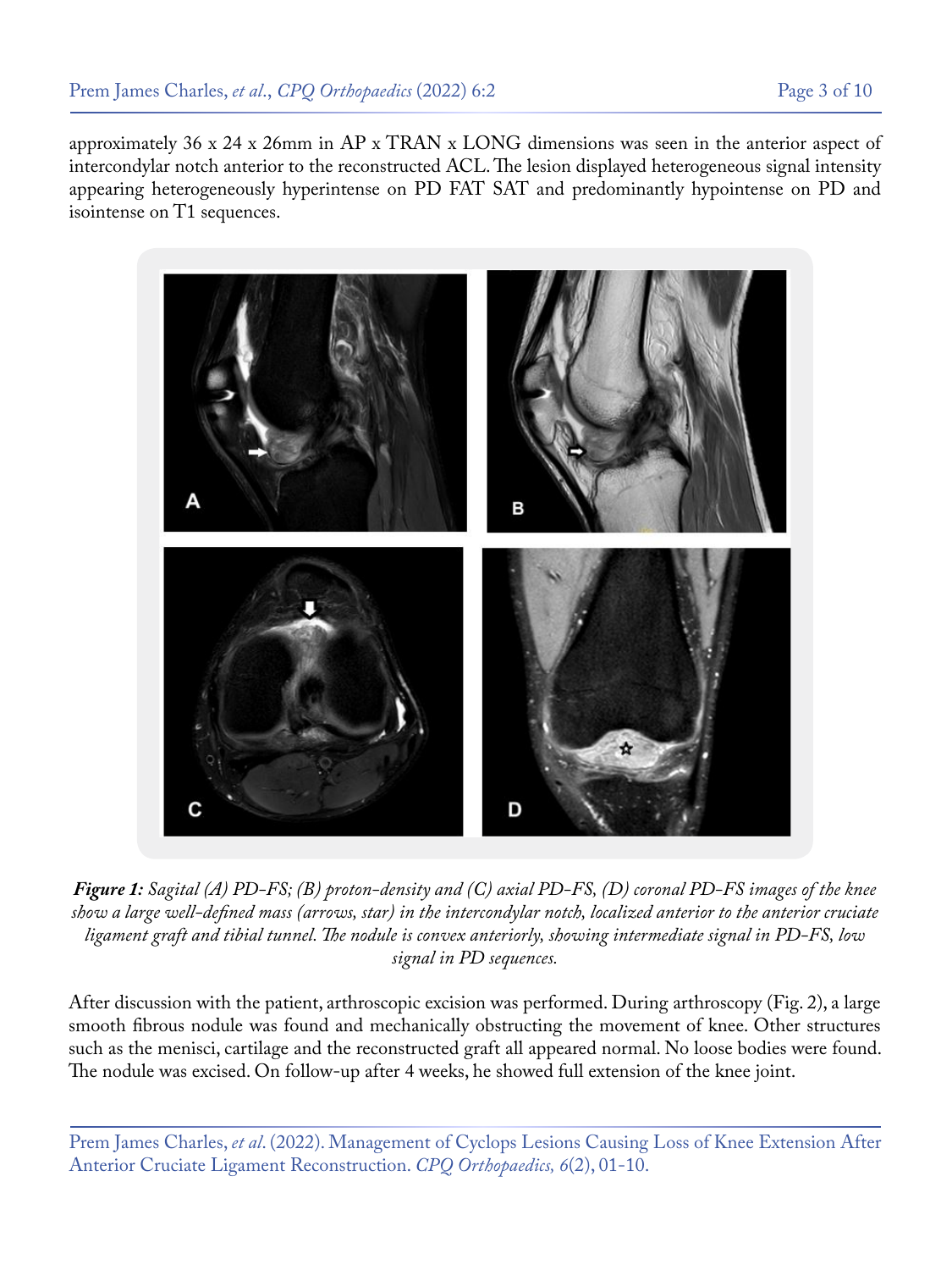

*Figure 2: Arthroscopic images of the case showed in Fig.1. (A) frontal view of cyclops lesion; (B) fibrous nodule firmly attached to the ACL graft; (C) removal in progress; (D) after removal.*

Our second patient is a 41 year old male presented with similar complaints for 2 weeks duration, 3 months after ACLR surgery. Extension of knee was not possible at 30 degrees of flexion (Fig.5 A). Two weeks of guided physical therapy yielded no significant improvement. Later, MRI (Fig.3) revealed a soft tissue fibrous mass measuring approximately 20 x 20 x 15 mm in AP x TRAN x LONG dimensions seen in the region of infra-patellar fat, anterior to the reconstructed ACL graft. The lesion displayed hypointense signal in T1, PD and STIR sequences.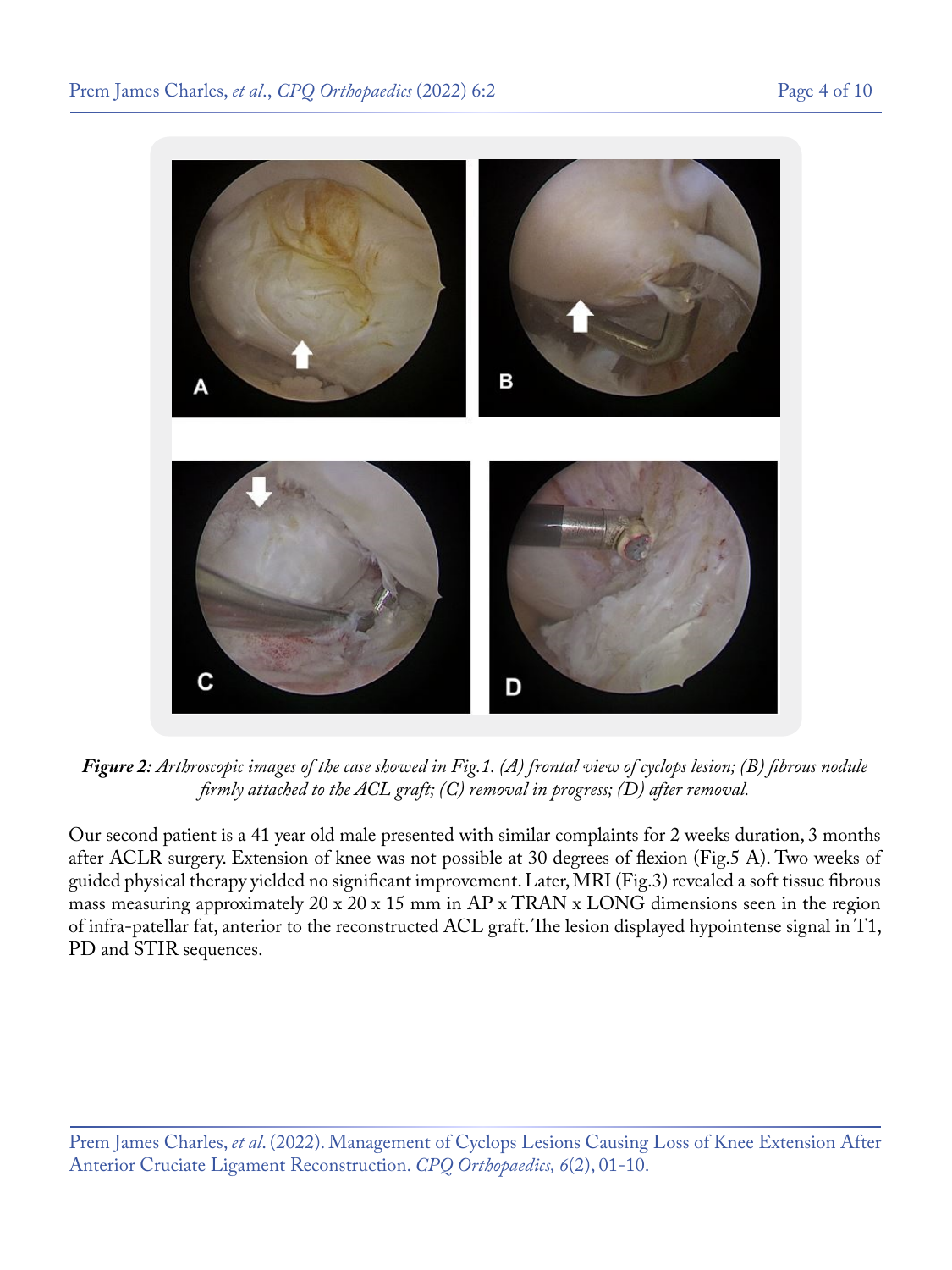

*Figure 3: (A) Sagittal T2 - FFE, (B) sagittal PD, (C) sagittal PD-FS, (D) Axial FD-FS images shows a cyclops lesion seen in the infra-patellar fat anterior to ACL graft. The nodule shows hypointense signal in T1, PD and STIR sequences.*

Like the previous case, the nodule was approached arthroscopically and excised. (Fig.4)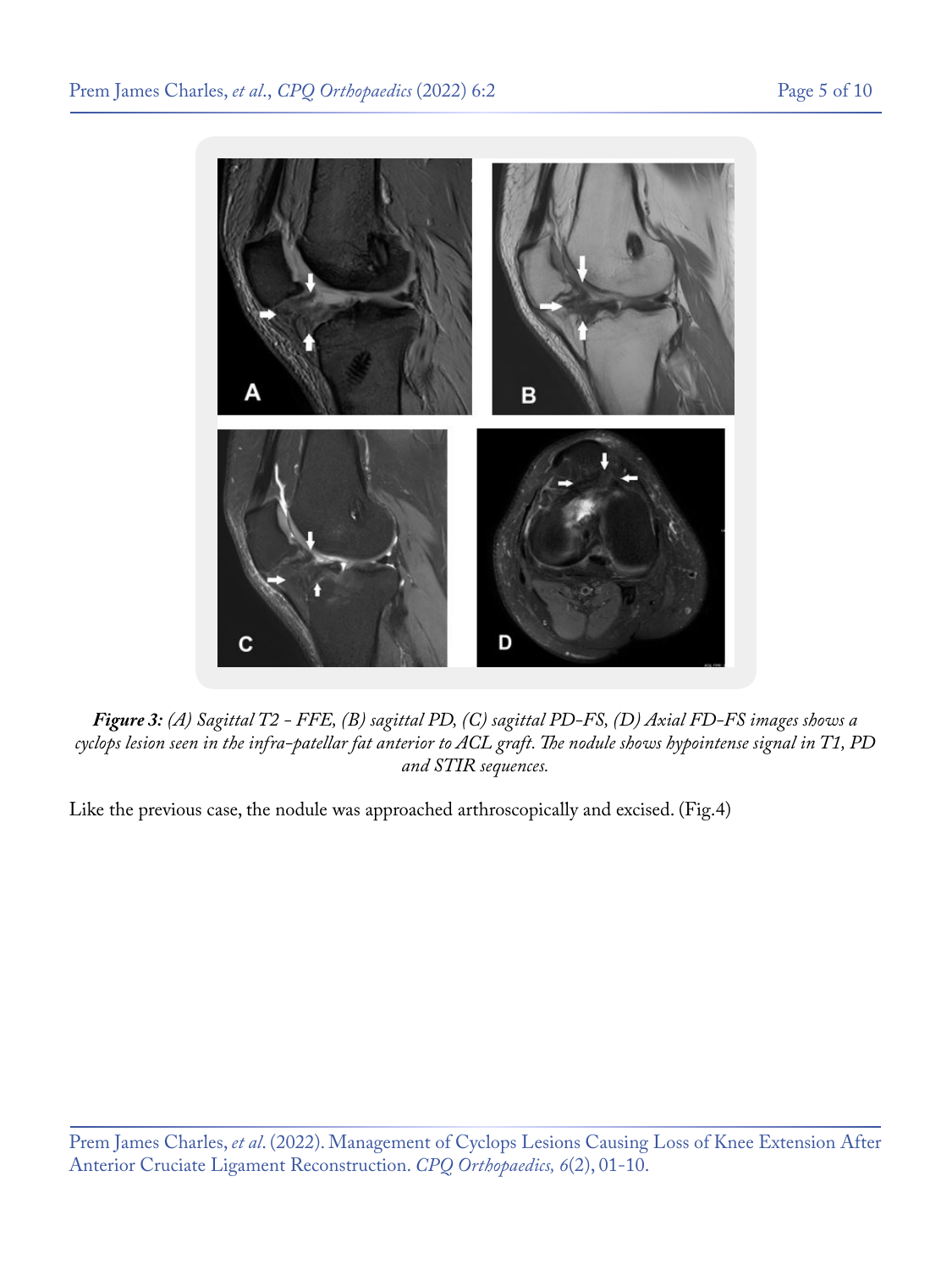

*Figure 4: Arthroscopic images of the case showed in Fig.3. (A) frontal view of cyclops lesion; (B) nodule firmly adherent to the ACL graft; (C) after removal.*

During post-operative period, rehabilitation programme was followed. After 2 weeks, full range of extension was achieved. (Fig.5 B)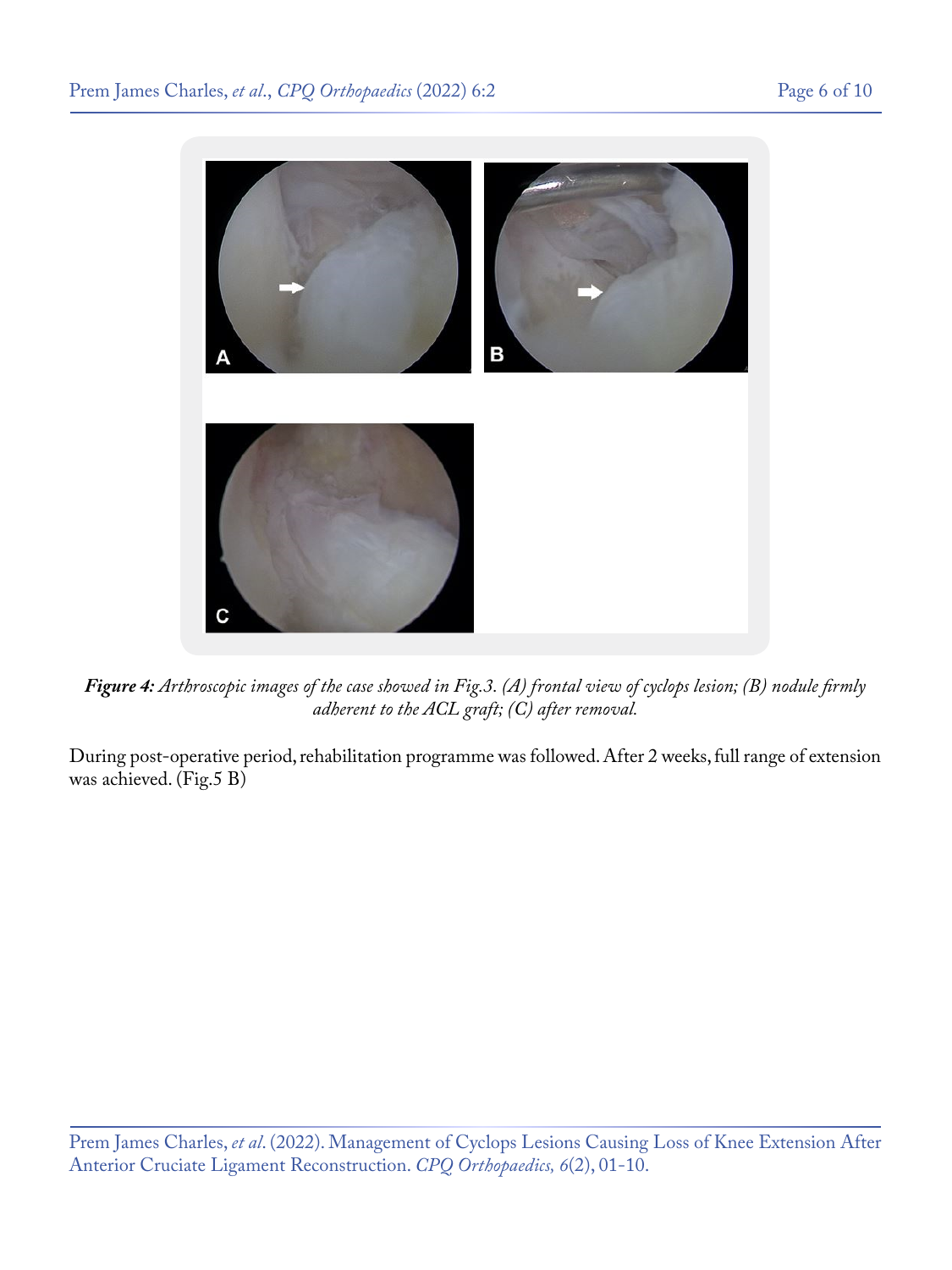

*Figure 5: (A) Preoperative; (B) Postoperative clinical photos showing restoration of knee extension.*

#### **Discussion**

The cyclops lesions usually found 10-25% after ACL reconstruction percent of ACLR procedures [10].

Most of the cyclops lesions are asymptomatic and found in incidental postoperative MRI scans. Symptomatic lesions are rare, about 2-10% [11]. Incidence is more common in females than males [12].

The exact etiology of the cyclops lesion is unknown; but most likely of multifactorial origin. The nodule typically forms within first six months of ACLR. The debris of cartilage and bone released during tunnel drilling, rupture of graft fibers, stump of native ACL, impingement of graft on the notch all have been suggested to be involved in the pathogenesis [13].

Among many intra-operative factors, a narrow intercondylar notch was associated with a higher risk of cyclops syndrome [14]. As per the recently published article by Ficek, K., *et al*., the geometry of the intercondylar notch plays an important role in the occurrence. They concluded that cyclops lesions had been significantly occurring with lower notch shape index and notch width index than with others [15].

The nodule gets pinched between the tibia and femur which then blocks at the later stages of extension. Presence of cyclops lesion inside the knee alters gait mechanics which is different from ACLR patients without a cyclops lesion [16].

MRI scan is the modality of choice for identifying cyclops nodules after ACL reconstruction; additionally it helps rule out other possible causes of knee stiffness. Lesions appear in MRI as nodule with a convex anterior border. On T1-weighted images, they appear with low to intermediate signal intensity. MRI offers the best diagnostic test for cyclops lesions with a sensitivity of 85%, a specificity of 84.6% [17].

On arthroscopy, the lesion has a head-like appearance with a focal area of reddish-blue discoloration due to venous channels that resemble an eye. Hence, the name "cyclops lesion."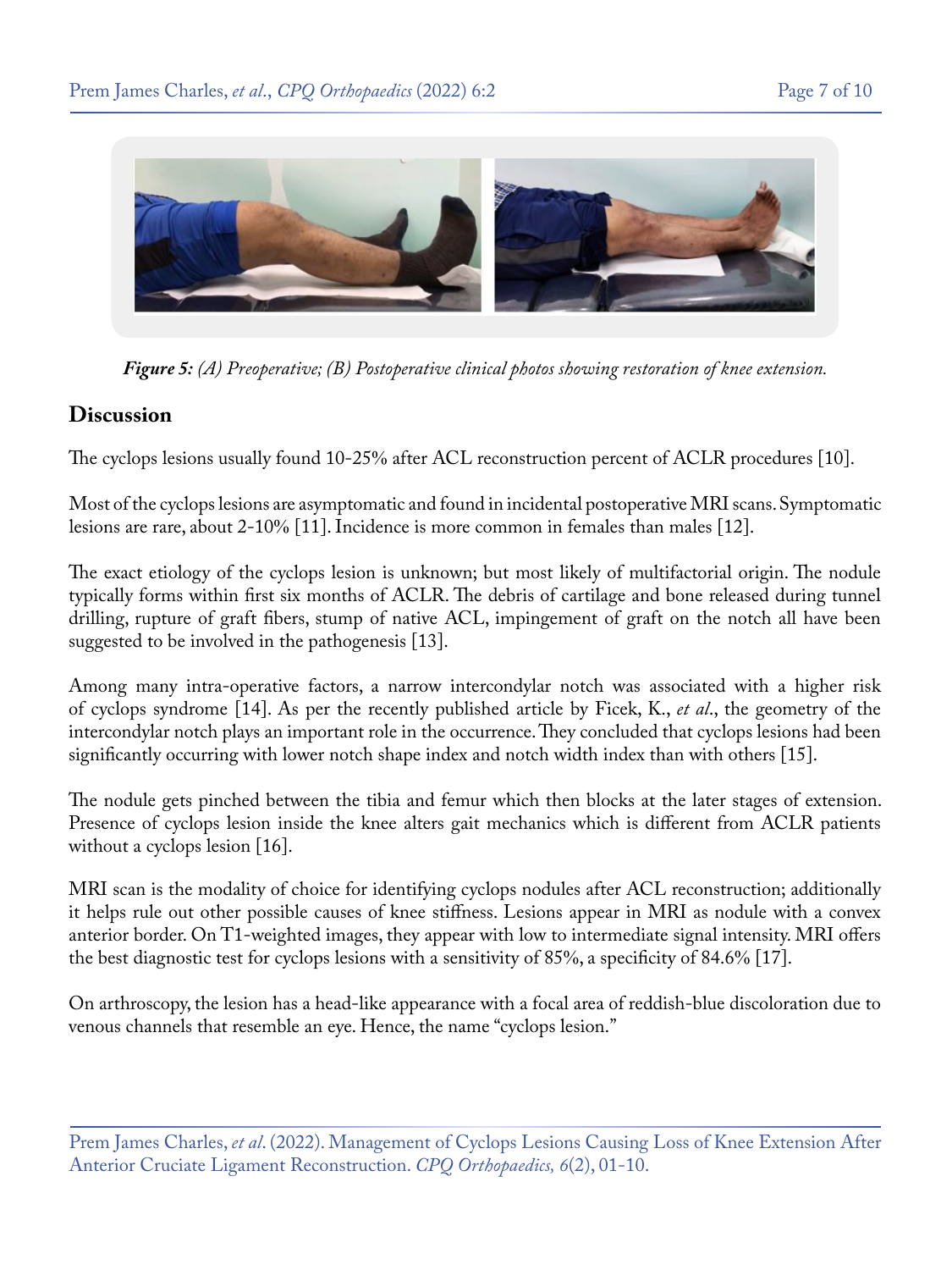Aggressive physical therapy does not improve extension loss associated with cyclops lesions [18]. Persistent loss of knee extension for more than 6 weeks even after aggressive rehabilitation should raise suspicion of a cyclops lesion [19]. It is also important to rule out other causes of loss of extension namely intra-articular adhesions, fibrosis of the fat pad and capsular contracture [20].

#### **Conclusion**

High index of suspicion and thorough evaluation through history, clinical examination and MRI for cyclops lesion in cases of ACLR who report with extension deficit is essential. Arthroscopic resection followed by postoperative physical therapy yields excellent results in the relief of symptoms.

#### **Disclosure:** None.

**Conflict of Interest:** The authors declare that there is no conflict of interest regarding the preparation of this manuscript.

#### **Funding Sources:** None.

## **Bibliography**

1. [Jackson, D. & Schaefer, R. \(1990\). Cyclops syndrome: Loss of extension following intra-articular anterior](https://pubmed.ncbi.nlm.nih.gov/2206179/) [cruciate ligament reconstruction.](https://pubmed.ncbi.nlm.nih.gov/2206179/) *Arthroscropy., 6*(3), 171-178.

2. [Wang, J. & Ao, Y. \(2009\). Analysis of different kinds of cyclops lesions with or without extension loss.](https://pubmed.ncbi.nlm.nih.gov/19501293/)  *[Arthroscopy, 25](https://pubmed.ncbi.nlm.nih.gov/19501293/)*(6), 626-631.

3. [McMahon, P. J., Dettling, J. R., Yocum, L. A. & Glousman, R. E. \(1999\). The cyclops lesion: a cause of](https://pubmed.ncbi.nlm.nih.gov/10524824/) [diminished knee extension after rupture of the anterior cruciate ligament.](https://pubmed.ncbi.nlm.nih.gov/10524824/) *Arthroscopy, 15*(7), 757-761.

4. [Runyan, B. R., Bancroft, L. W., Peterson, J. J., Kransdorf, M. J., Berquist, T. H. & Ortiguera, C. J. \(2007\).](https://pubmed.ncbi.nlm.nih.gov/17712103/) [Cyclops lesions that occur in the absence of prior anterior ligament reconstruction.](https://pubmed.ncbi.nlm.nih.gov/17712103/) *Radiographics, 27*(6), e26.

5. [Benjamin Winston, A., Jackson Jones & Michael Ries, D. \(2019\). Flexion contracture due to cyclops](https://pubmed.ncbi.nlm.nih.gov/31886387/) [lesion after bicruciate-retaining total knee arthroplasty.](https://pubmed.ncbi.nlm.nih.gov/31886387/) *Arthroplasty Today 5*(4), 442-445.

6. Sonnery-Cottet, B., Lavoie, F., Ogassawara, R., *et al*[. \(2010\). Clinical and operative characteristics of](https://pubmed.ncbi.nlm.nih.gov/20875722/)  [cyclops syndrome after double-bundle anterior cruciate ligament reconstruction.](https://pubmed.ncbi.nlm.nih.gov/20875722/) *Arthroscopy, 26*(11), 1483- [1488.](https://pubmed.ncbi.nlm.nih.gov/20875722/)

7. Tonin, M., Saciri, V., Veselko, M., *et al*[. \(2001\). Progressive loss of knee extension after injury: Cyclops](https://pubmed.ncbi.nlm.nih.gov/11573910/)  [syndrome due to a lesion of the anterior cruciate ligament.](https://pubmed.ncbi.nlm.nih.gov/11573910/) *The American Journal of Sports Medicine, 29*(5), [545-549.](https://pubmed.ncbi.nlm.nih.gov/11573910/)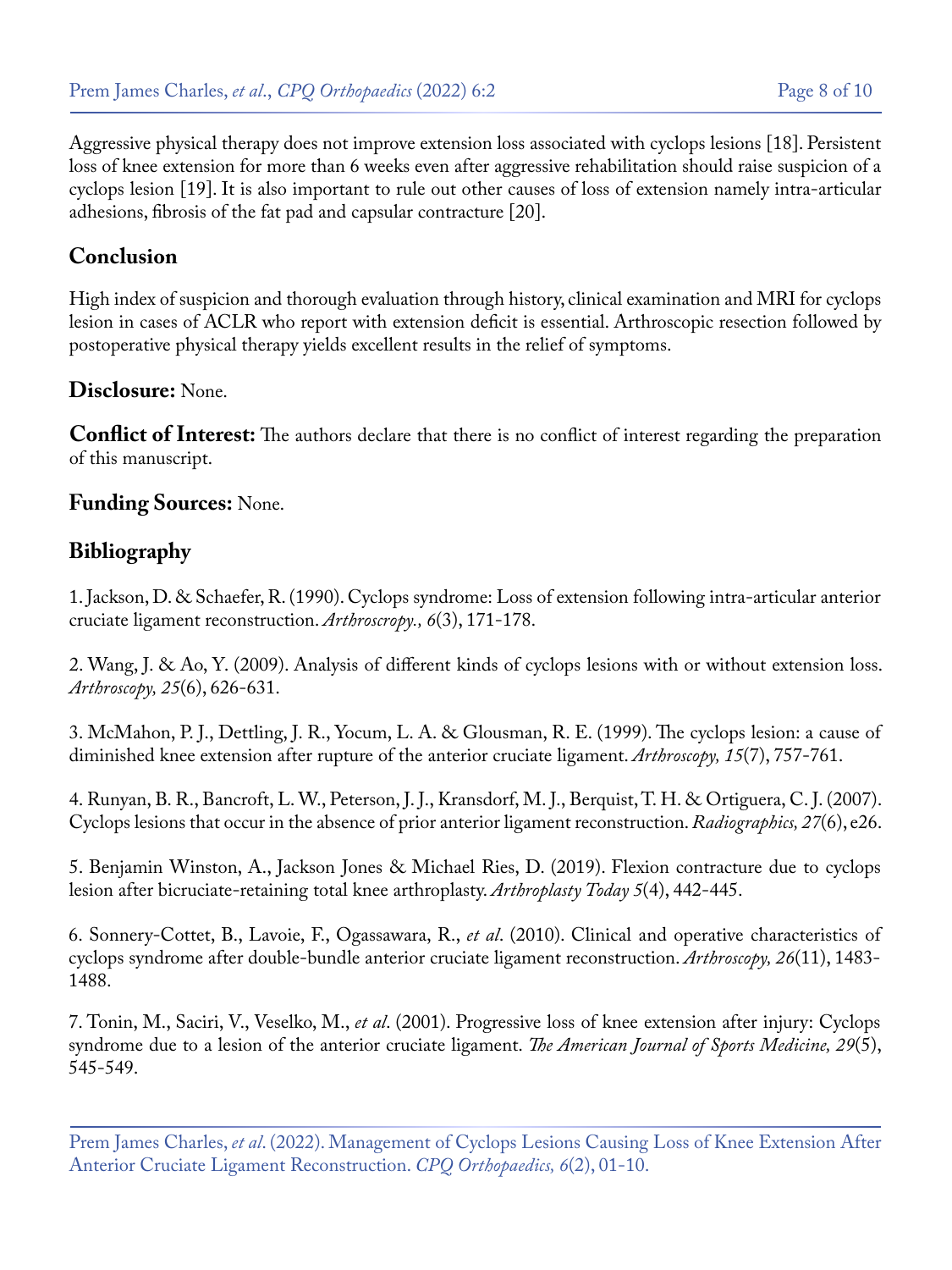8. [Recht, M. P., Piraino, D. W., Cohen, M. A., Parker, R. D. & Bergfeld, J. A. \(1995\). Localized anterior](https://pubmed.ncbi.nlm.nih.gov/7618562/)  [arthrofibrosis \(cyclops lesion\) after reconstruction of the anterior cruciate ligament: MR imaging findings.](https://pubmed.ncbi.nlm.nih.gov/7618562/) *[AJR Am J Roentgenol., 165](https://pubmed.ncbi.nlm.nih.gov/7618562/)*(2), 383-385.

9. [Kambhampati, S.B.S., Gollamudi, S., Shanmugasundaram, S. & Josyula, V.V.S. \(2020\). Cyclops lesions of](https://pubmed.ncbi.nlm.nih.gov/32923503/) [the knee: a narrative review of the literature.](https://pubmed.ncbi.nlm.nih.gov/32923503/) *Orthop. J. Sports Med., 8*(8), 2325967120945671

10. [Muellner, T., Kdolsky, R., Grobschmidt, K., Schabus, R., Kwasny, O., Plenk, H. \(1999\). Jr.Cyclops](https://pubmed.ncbi.nlm.nih.gov/10525697/) [and cyclopoid formation after anterior cruciate ligament reconstruction: clinical and histomorphological](https://pubmed.ncbi.nlm.nih.gov/10525697/) differences. *[Knee Surg. Sports Traumatol. Arthrosc., 7](https://pubmed.ncbi.nlm.nih.gov/10525697/)*(5), 284-289.

11. [Marzo, J. M., Bowen, M. K., Warren, R. F., Wickiewicz, T. L. & Altchek, D. W. \(1992\). Intraarticular](https://pubmed.ncbi.nlm.nih.gov/1550639/) [fibrous nodule as a cause of loss of extension following anterior cruciate ligament reconstruction.](https://pubmed.ncbi.nlm.nih.gov/1550639/) *Arthroscopy, 8*[\(1\), 10-18.](https://pubmed.ncbi.nlm.nih.gov/1550639/)

12. [Noailles, T., Chalopin, A., Boissard, M., Lopes, R., Bouguennec, N. & Hardy, A. \(2019\). Incidence and](https://pubmed.ncbi.nlm.nih.gov/31405748/) [risk factors for cyclops syndrome after anterior cruciate ligament reconstruction: a systematic literature](https://pubmed.ncbi.nlm.nih.gov/31405748/) review. *[Orthop Traumatol Surg Res., 105](https://pubmed.ncbi.nlm.nih.gov/31405748/)*(7), 1401-1405.

13. [Sheldon, P. J., Forrester, D. M. & Learch, T. J. \(2005\). Imaging of intra-articular masses.](https://pubs.rsna.org/doi/pdf/10.1148/rg.251045050) *Radiographics, 25*[\(1\), 105-119.](https://pubs.rsna.org/doi/pdf/10.1148/rg.251045050)

14. [Fujii, M., Furumatsu, T., Miyazawa, S., Okada, Y., Tanaka, T., Ozaki, T.,](https://pubmed.ncbi.nlm.nih.gov/24549261/) *et al*. (2015). Intercondylar notch [size influences cyclops formation after anterior cruciate ligament reconstruction.](https://pubmed.ncbi.nlm.nih.gov/24549261/) *Knee Surg Sports Traumatol Arthrosc, 23*[\(4\), 1092-1099.](https://pubmed.ncbi.nlm.nih.gov/24549261/)

15. Ficek, K., Rajca, J., Cholewiński, J., *et al*[. \(2021\). Analysis of intercondylar notch size and shape in](https://pubmed.ncbi.nlm.nih.gov/34496898/) [patients with cyclops syndrome after anterior cruciate ligament reconstruction.](https://pubmed.ncbi.nlm.nih.gov/34496898/) *J Orthop Surg Res., 16*(1), [554.](https://pubmed.ncbi.nlm.nih.gov/34496898/)

16. [Michael Samaan, A., Luca Facchetti, Valentina Pedoia, Matthew Tanaka, S.,](https://pubmed.ncbi.nlm.nih.gov/28128475/) *et al.* (2017). Cyclops [lesions are associated with altered gait patterns and medial knee joint cartilage degeneration at 1 year after](https://pubmed.ncbi.nlm.nih.gov/28128475/) [ACL-reconstruction.](https://pubmed.ncbi.nlm.nih.gov/28128475/) *J Orthop Res., 35*(10), 2275-2281.

17. [David, M., Bradley, A., Gabrielle Bergman & Michael Dillingham, F. \(2000\). Palbociclib plus letrozole](https://pubmed.ncbi.nlm.nih.gov/30632023/) [as first-line therapy in estrogen receptor-positive/human epidermal growth factor receptor 2-negative](https://pubmed.ncbi.nlm.nih.gov/30632023/) [advanced breast cancer with extended follow-up.](https://pubmed.ncbi.nlm.nih.gov/30632023/) *American Journal of Roentgenology, 174*(3), 719-772.

18. [Shelbourne, K. D. & Johnson, G. E. \(1994\). Outpatient surgical management of arthrofibrosis after](https://pubmed.ncbi.nlm.nih.gov/8198186/) [anterior cruclate ligament surgery.](https://pubmed.ncbi.nlm.nih.gov/8198186/) *Am J Sports Med., 22*(2), 192-197.

19. [McMahon, P. J., Dettling, J. R., Yocum, L. A. & Glousman, R. E. \(1999\). The cyclops lesion: a cause of](https://pubmed.ncbi.nlm.nih.gov/10524824/) [diminished knee extension after rupture of the anterior cruciate ligament.](https://pubmed.ncbi.nlm.nih.gov/10524824/) *Arthroscopy, 15*(7), 757-761.

Prem James Charles, *et al*. (2022). Management of Cyclops Lesions Causing Loss of Knee Extension After Anterior Cruciate Ligament Reconstruction. *CPQ Orthopaedics, 6*(2), 01-10.